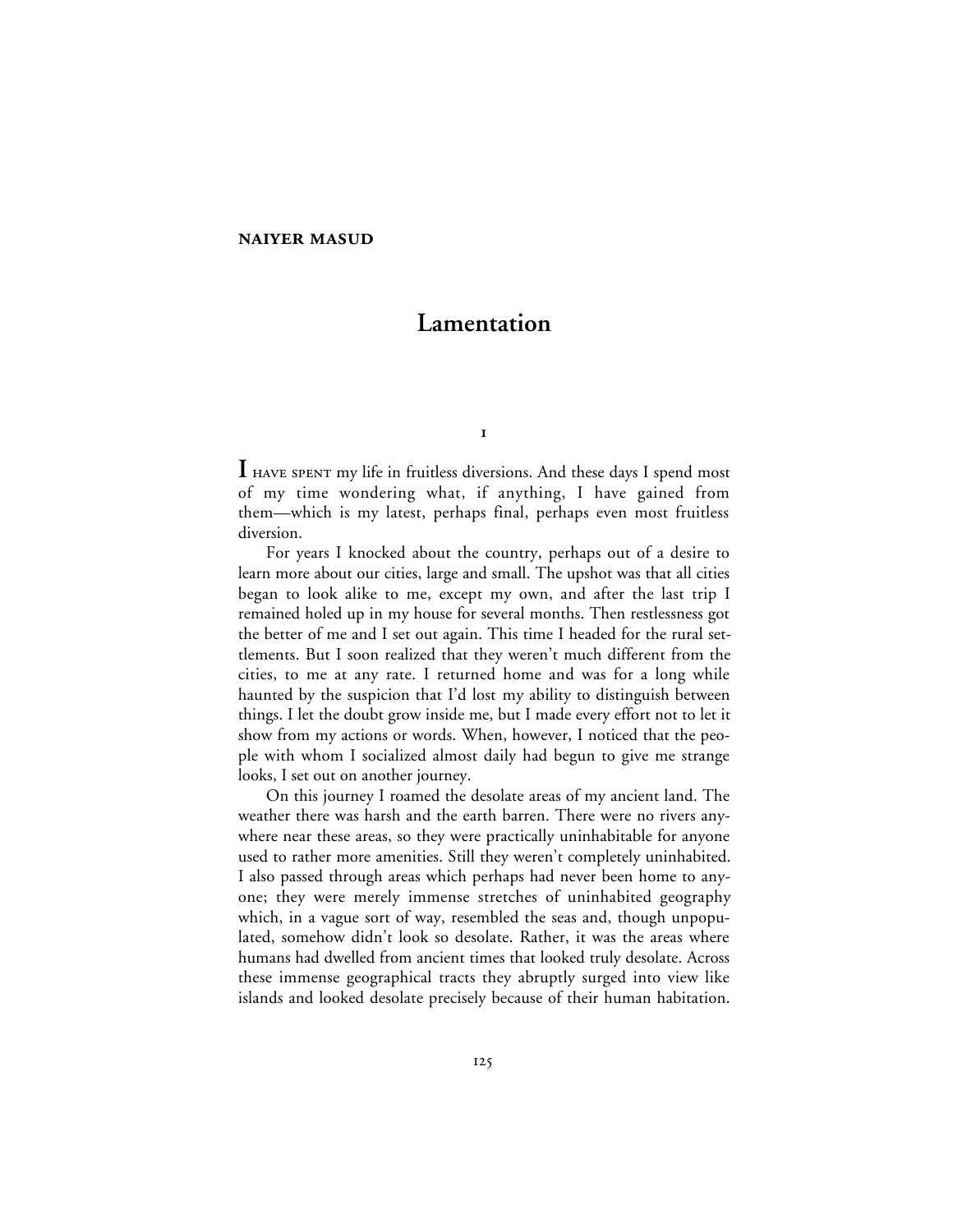And just as these humans affected their habitats, so too did the habitats affect the humans, so much so that even in bustling cities one could identify them as wastelanders. At least I could, for I had spent the greater part of this journey roaming among just such folk.

These were small communities, each distinct from the other, or so they appeared to me. During this journey my main occupation was observing these communities and spending a few days with each. I was especially keen on this undertaking because these scattered human communities were slowly dying out. A sudden epidemic or a major shift in the weather pattern could easily wipe them out, and often did so. It even came about that on a second trip to the area occupied by a community I had visited some time earlier, I found it deserted and the area itself practically swallowed by the surrounding uninhabited geography. This was because the traces of habitation left by these communities tended to disappear rather quickly—or perhaps weren't even there in the first place.

I couldn't gather much information about these people, for although they could understand my language a little, I could not understand their variety of tongues. We mostly communicated through signs. But this didn't help me much either. Different communities expressed themselves through different signs, and sometimes the same sign denoted the opposite meaning in a different community. Where one community used a particular hand gesture to express happiness, the other used the same gesture to express sorrow. Where a nod of the head indicated "yes" for one, the other used it to indicate "no." Much time was thus required to understand their gestures precisely, and I never stayed long enough in any given community. Thus what little I was able to uncover about them simply could not be trusted, and by the time I returned I had already expelled from my mind whatever confused information I had gathered about them. The only thing that clung to my memory was the congregational lament of these communities, which although different in each place was nonetheless easily recognizable to me.

I cannot be certain whether it was merely a coincidence or whether in fact these people were prone to a higher death rate, but the fact remains that within a couple of days of my arrival in a community a death invariably occurred, which was announced by the wailing and weeping of the deceased's nearest or next nearest relatives. The other members of the community softly approached the bereaved, calmed them down, and left just as softly. Others occupied themselves with funeral arrangements.

\*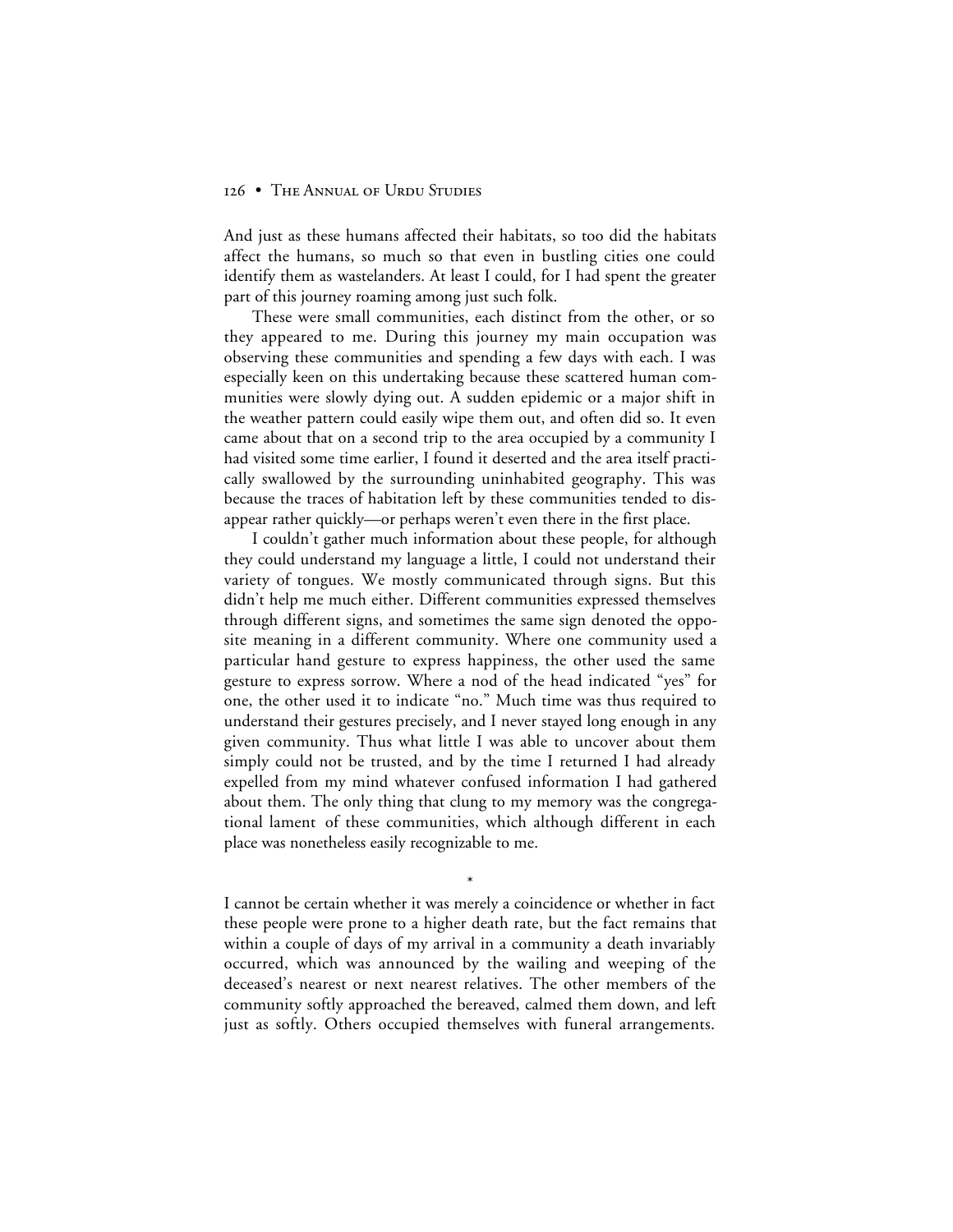These out of the way, the members came together at a fixed time and place, in some communities after disposing of the body and in others before it, to perform a congregational lament. The lamentation of most communities began with an accusatory complaint against death and moved to a recapturing of the memory of the departed, steadily gaining intensity and tempo. At the lament's highest point, emotion would overcome everyone and their body movements, their voices, and, more than anything, their eyes, all came to reflect anger rather than grief. At times it seemed as though they had all taken some potent intoxicant. In certain places I too was obliged to participate in the rite. In such cases, while I would be busy crudely mimicking them, dumbly and without the least bit of emotion, the lament would come to an end, with everyone trying to comfort and console everyone else. And I too would be offered the same.

In some places women outnumbered men in the lament, in others men outnumbered women; but in one community their numbers were equal. This was the only community whose women I was able to observe, even touch, but only during this ritual. Short in stature and tawny in complexion, these women seemed to have been liberally endowed by nature in those parts of the body that made them women, so that they looked like the originals of those ancient statues and mural paintings which, it is sometimes assumed, were fashioned by people who never laid eyes on a real woman, or at least not from up close, and certainly never touched one. The lamentation in vogue among this community went something like this: men sat on their haunches in a row on the bare earth, with women sitting likewise in a row facing them. Each man-woman pair would touch first elbows, then wrists, then slap each other's palms, then interlock their fingers, and then say whatever needed to be said; they would then separate and once again link their elbows and repeat their words. Their lament would repeatedly rise in a crescendo, then begin to fall, then rise up again, like the ebb and flow of the sea, until everyone's eyes were rolling back in their heads. Dripping with sweat, they all finished the lament in a faint, quavering voice and pulled away, panting slowly.

Three deaths occurred during my presence in that community. I participated in the lament for the first two. The third time, death claimed my own host, a decrepit old man. I had tried to treat him with the medicines I had with me, but he couldn't be saved. Not just his face, but even some of his mannerisms reminded me of my father, and I had tried to communicate this to him, partly through speech and partly through gestures. I have no idea what he had told the community about me, but a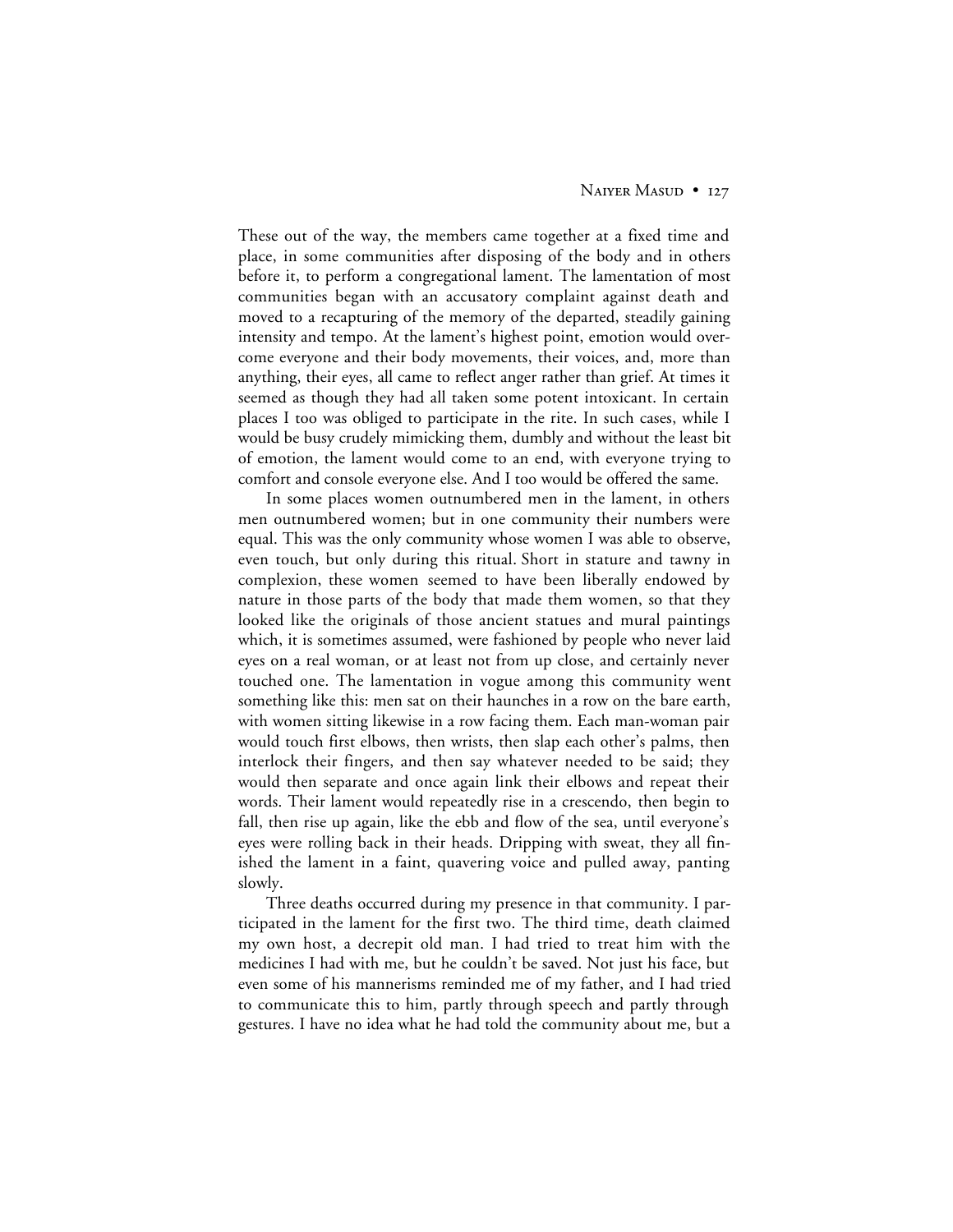couple of the group who came to comfort and calm the bereaved made their way toward me as well, and even though I was silent, "calmed" me down. Their visit brought back the memory of the day my own father had died. The house resounded with the crazed wails of the women folk, while I was left to sit quietly by myself.

My host's death brought back to me the image of my father's face just as he lay dying; I then began to recall the face of my elderly host. After the funeral arrangements, when the men and women of the community began to line up opposite each other, I quietly got up and left for the neighboring uninhabited area. Once there I quickly decided to end my journey, and that very day I set out for home.

\*

These days, as I mentioned, I spend most of my time wondering what I have gained from these diversions. Thus my life, the greater part of which has been spent lurching from one stimulation to the next, has for some time now been quite drab and monotonous. One day, though, a bit of stimulation did interrupt the monotony. The occurrence could be seen as something gained from one of my diversions, but turned out to be worse, I believe, than no gain at all.

 $\overline{2}$ 

That day early in the morning there was a knock at the door of my house that opens onto the bazaar. I lazily got up and opened it. The local crazy boy—a denizen of the neighborhood—was standing in front of me with a crumpled scrap of paper in his hand. As soon as he saw me he stuffed it into my hand and took off laughing. It was his custom to pick up any fallen item in the bazaar and then give it to others as a gift. He called it "prize-giving." The market folk begged him to give them such "prizes."

Well, I got a prize today without even asking!—I thought to myself as I closed the door, and got on with the day's routine. I also wondered, as I did from time to time, why people considered this boy crazy. There was nothing really unusual about him except that he always looked cheerful and laughed at everything; still everybody thought of him as crazy, so I did too.

Shortly thereafter another knock came at the door. I opened it once again, and there was the same boy. "They're calling you," he said, trying not to laugh.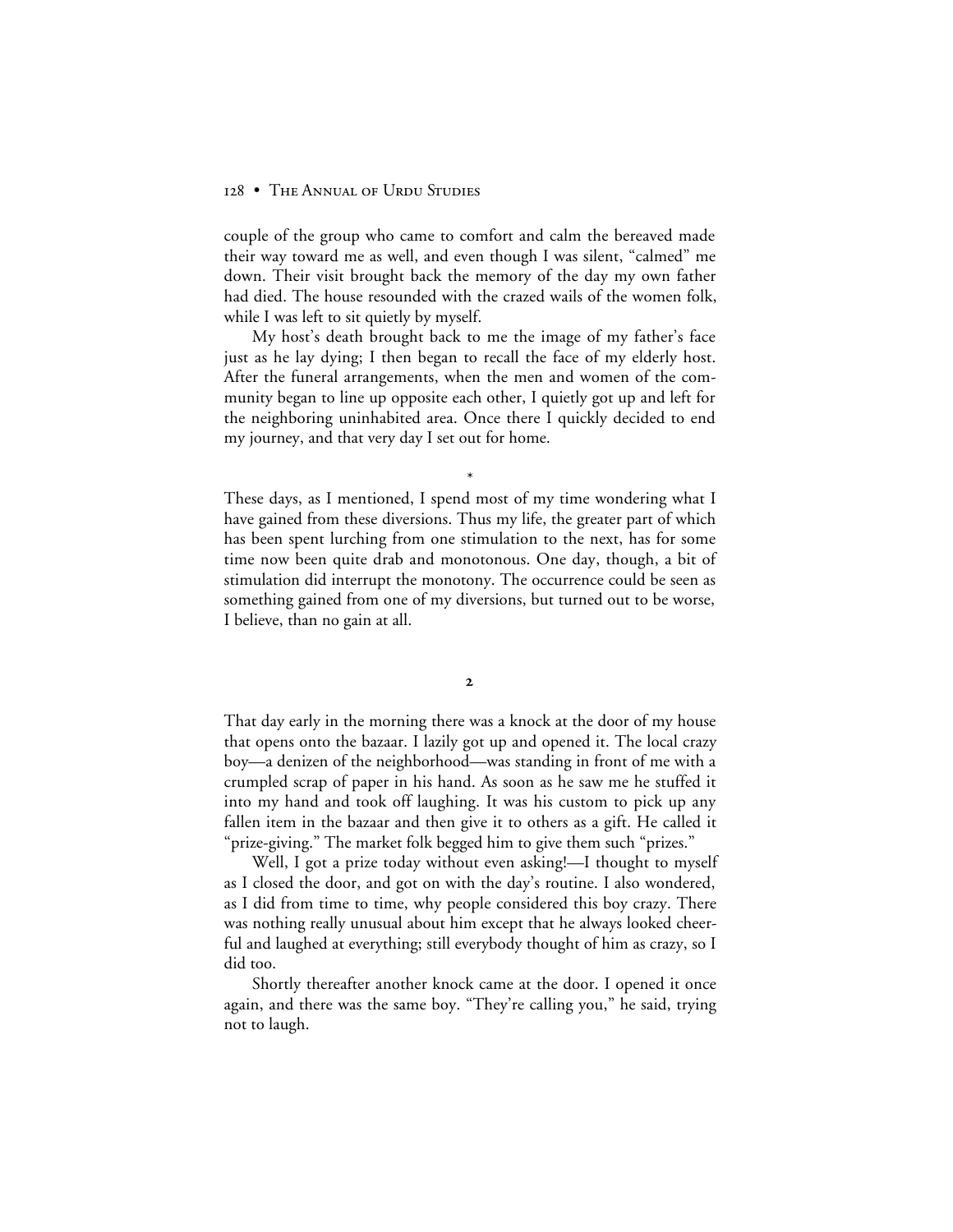"Who?" I asked.

"The ones who've come."

"Who have come?"

"The piece-of-paper-people," he said, then laughed loudly and sprinted off.

I closed the door and picked up the scrap which I had earlier dropped on the bed. The paper itself was old; it bore my name and address in my own hand, and appeared to be from the time when I wrote very deliberately, making each letter with flourish and elegance. Those days came to mind, and with them the time I had spent wandering among the wasteland communities. All the same, I couldn't recall exactly where or when I had written this scrap, though I did remember I had in those days liberally distributed similar slips among the various communities I visited. This was the only way in which I had repaid their hospitality. I would emphasize, in our mostly haphazard sign language, that if ever one of them needed something done in the city, with the help of my hand-written scrap he should come to me straight away. I was sure I would never see any of those countless slips of paper again. Now, though, ages later, one had found its way back to me; I had been apprised that some people, aided by this scrap, had come calling on me, even though the news was brought by one who was considered crazy by everyone, myself included. In the span of a few seconds all the communities I had visited whirled through my mind like dream images and then vanished, and I stepped out of the house into the bazaar.

It was time for the shops to open, but most of them were still closed. The shopkeepers, however, were present, standing in a group whispering furtively. When they saw me, they strode over to me.

\*

"Who brought this?" I showed them the piece of paper.

Without saying a word they pointed at the nameless dirt path which sloped down toward the north, its mouth nearly blocked off by the bazaar's encroaching garbage dump. I looked where they pointed. At first glance it appeared as though the area beyond the dump was dotted all over with small garbage heaps, but a second glance revealed them to be a group of people who sat crouching on the ground.

"Who are they?" a shopkeeper asked me.

"Looks like some community," I replied. I was about to walk over to them when another shopkeeper asked, "Did you invite them?"

"No," I said.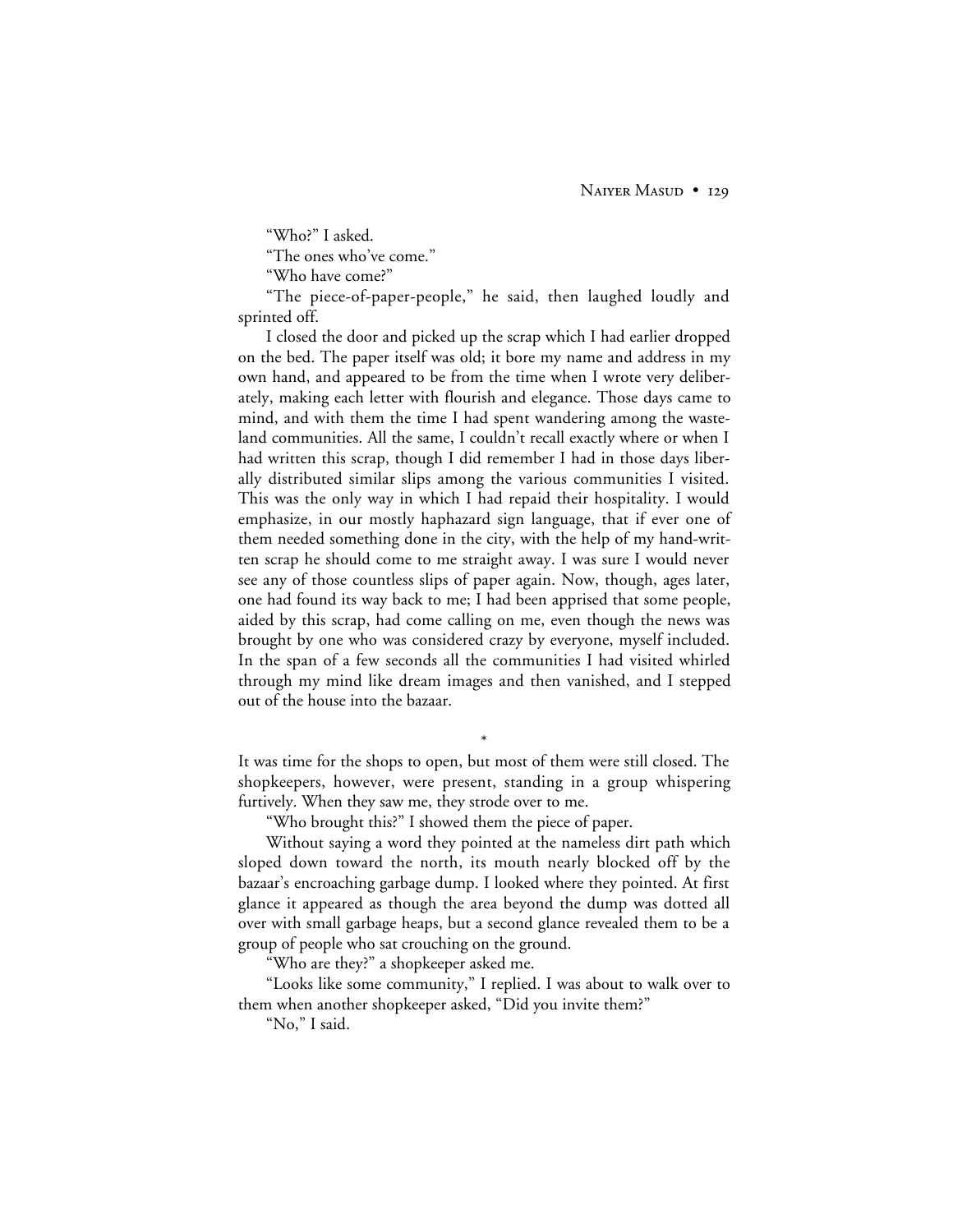"But it's you they want to see."

"Still, I haven't sent for them."

"All right, fine. At least get them to move their cart. It's blocking the way."

Only then did I notice the cart that stood in the paved street. A barrel had been cut lengthwise, so that it resembled a small round-bottomed boat, minus the tapered ends. Or maybe it was in fact some discarded boat on which they had stuck a couple of wheels—huge disks cut from the round trunk of some old tree—making it usable on dry land. On closer inspection, I discovered that what I'd imagined to be a barrel was in fact a hollowed-out tree-trunk, with a big shapeless stone secured below it by a thick, coarse, tree-bark rope, dangling so low it practically scraped the ground. Most likely it had been attached to stabilize the cart; all the same, two men were holding the cart on either end. Suppose they let go—I wondered absent-mindedly—which way would the cart tip, forward or back? Then I gave it an even closer look.

The inside of the cart was completely filled with rags. A woman stood bent over it, continually shifting the rags back and forth. Even though she was wrapped from head to toe in a *chaadar*, she appeared to be young. I had barely glanced at her and the two men holding the cart when I heard another shopkeeper ask, "Which community is it?"

I turned to look at the people who were squatting on the ground beyond the garbage dump. There were ten or twelve men in all, and so covered with grime that one couldn't tell the color of their clothes. Seeing them, not a thing came to mind; still I had no difficulty recognizing that it was one of the wasteland communities. I stared at them for a long time. They were all looking at me with indifference, and with every passing instant I was becoming more certain that I had never stayed among them. I couldn't understand how they had come upon my name and address. Once again I examined the scrap of paper. Just then they noticed that I had the scrap in my hand, and a sudden surge of excitement swept through them. They exchanged a few words among themselves and quickly rose to their feet. Some dust drifted up from their clothes, and soon I was surrounded by them, as well as by the queries of the bazaarwallahs, who began by repeating their last question: "Which community is this?"

I told them that I didn't know these people, but they kept on questioning me as though they thought I was accountable for them. Their questions, however, were such that I could not possibly answer: Aren't they untouchables? There's been a rash of thefts in the city, do you think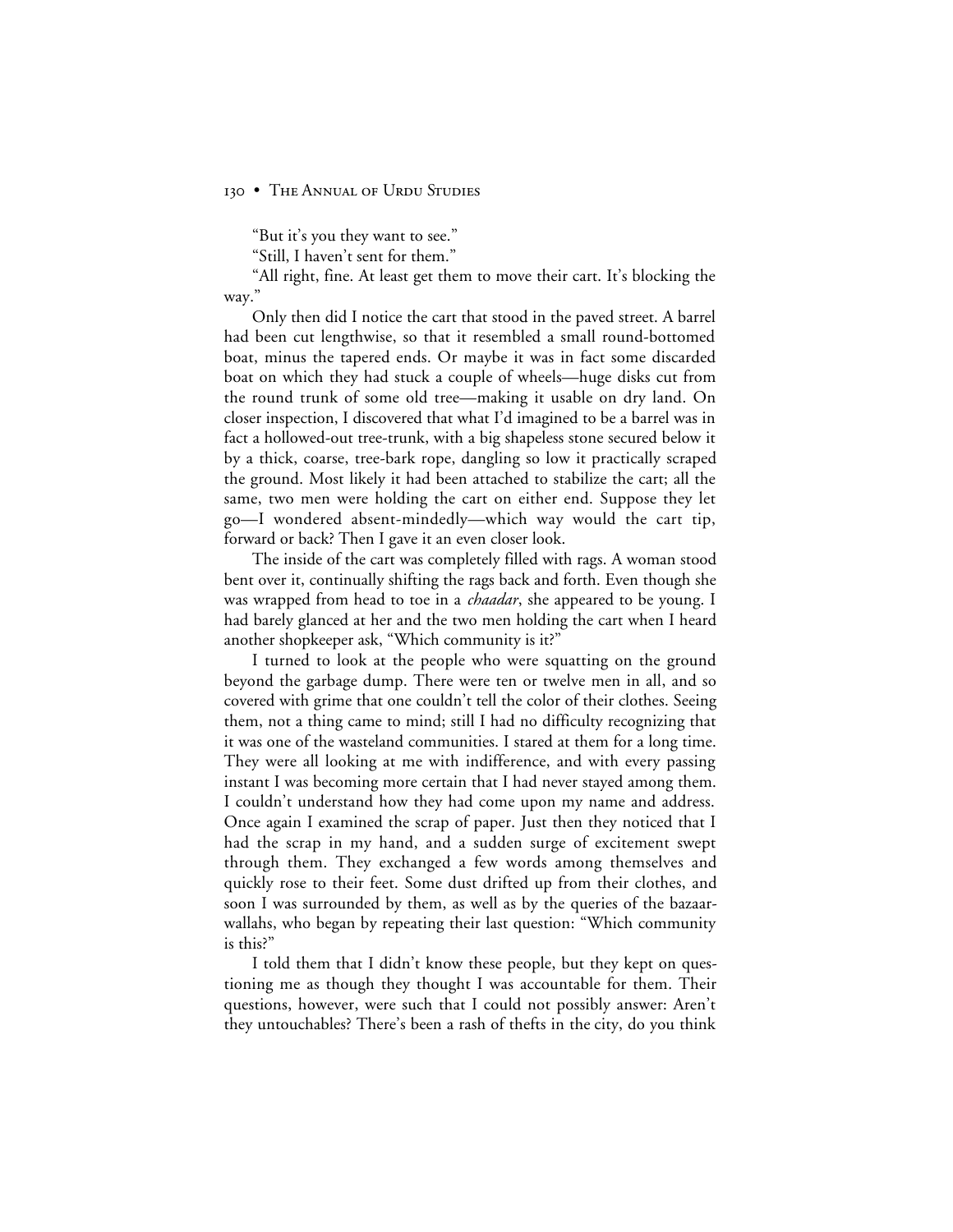they are behind it? Where have they come from? Could they be beggars? Now I asked: "Have they asked anyone for anything?"

"Well, not so far," I was informed. "When we arrived, they were showing everyone the slip of paper and asking how to find your address."

"In what language?"

"By signs."

"So?" I asked, "Did any of the signs look like they were begging?" "But just *look* at them …"

"I *am* looking."

"And the cart …" said the shopkeeper with the loudest voice.

"I'm looking at that, too."

"…And who is this they're hauling around in the cart? Suppose he dies this instant—wouldn't they beg us for help? They're all tricks to swindle something out of us."

At that point I peered at the figure in the cart. What, until then, had looked like a lump in the pile of rags turned out to be the rider's constantly drooping head, which the woman was now and then trying to prop up; but it always just drooped back down. I strode over to him. Just as the woman was propping the rider's head up once again with both her hands, I heard their voices, all at once, and turned around to look at them.

They were touching my knees over and over again, saying something. Their speech sounded like a corrupted form of my own language—or its primitive form before corruption had set in—which was unfathomable to me. They would touch my knees and then point at the cart, their tone sounding increasingly like a plea. This made me wonder too whether they might perhaps be a pack of beggars after all. A few words to them and I was convinced that they didn't understand my tongue either. Given my perfectly flat intonation, they couldn't even guess at what I might be saying. Their own speech was varied in tone, but nonetheless I could easily sense that they were hugely afraid of something, that they had endured all manner of hardship to get here, that they were looking for some kind of assistance from me, and that all of this had something to do with the occupant of the cart.

All the while the woman kept arranging the rider's seat and supporting his drooping head. I edged closer to the rider. He was buried chestdeep in the pile of rags, and his head was also wrapped in rags. The woman moved to one side and raised his head with both her hands, turning it toward me.

I saw the inflamed face of a child before me. His eyelids were incredi-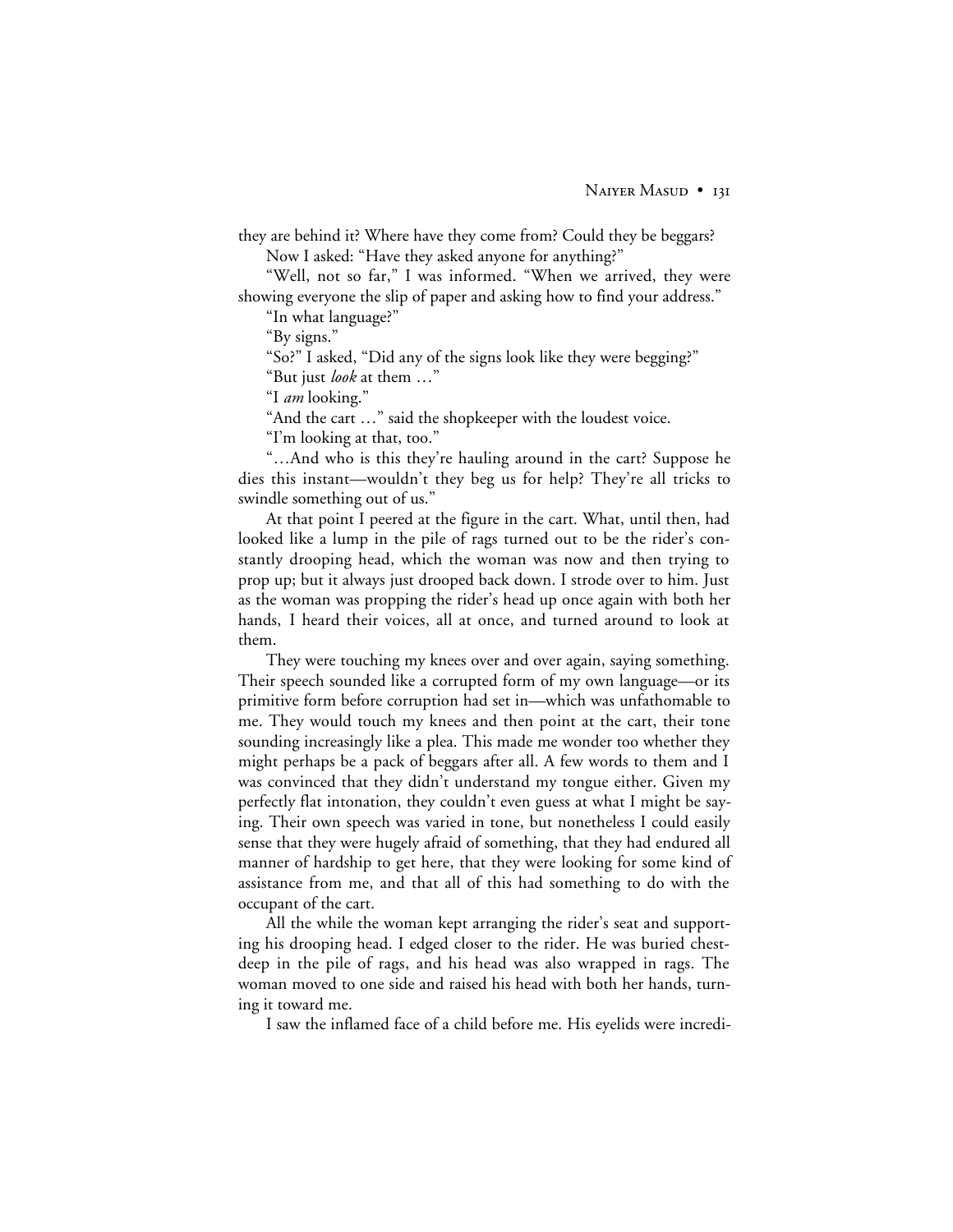bly swollen. One of them was open just a crack, and he was looking at me through the opening. The other was completely shut, but it had been smeared with lime or some other white substance; in the center was a large iris painted with lamp-black or some other black substance; this gave the illusion of an eye frozen in a stare of astonishment. I looked away from it and bent down to peer into the slit of the other eye. Hidden behind the matted lashes it radiated torment, entreaty, and disgust, all at once. I made to look at his face from still closer, which seemed to create a series of waves in the rags. The rider jerked his face away. His lips drew back, exposing his teeth. From a distance he may have appeared to the shopkeepers to be grinning, but to me he looked like a sick dog with mean boys coming at it.

Rising behind me I heard the buzz of bazaar-wallahs and the shrill voices of the community folk, which led me to suspect that the parties had perhaps begun sparring with each other. I whirled around to look: Both parties were telling me something, but I couldn't understand a word. Just then the woman grabbed my hand and I turned toward her. She stuck her free hand into the pile of rags and rummaged through it, eventually pulling out one of the rider's hands all the way up to the elbow. I had three hands before me: my own familiar hand, its fingers interlocked with the soft, white fingers of the woman, slowly turning moist, and between our two palms the hand of the rider—small, withered, with motley strings of color hanging down between the wrist and elbow; dead, wrinkled skin showing through.

Her fingers throbbed in mine like a heart, and my body quivered lightly. The rider emitted a sound, like the sick dog I had imagined.

One of the shopkeepers placed his hand on my shoulder and I turned toward him. "Tell them to move the cart," he was saying. "They're ruining our business. First thing in the morning these people …"

I turned toward the community folk. They were staring at me mutely. I made a sign for them to proceed westward on the straight road, and they understood my meaning right away. The men who were holding the cart on either end easily turned it toward the west. The woman withdrew her hand from mine, put the rider's hand back into the pile, and supported his head as the cart lumbered forward with a rickety noise. The clan followed behind, holding their drab, dingy bundles and long clubs, while the shopkeepers and neighborhood folk—among them a few women and children—stood quietly arrayed on either side of the road. Hurrying ahead of the cart and leaving the line of shops behind, I came to the southern bend in the paved road and stopped. I turned around and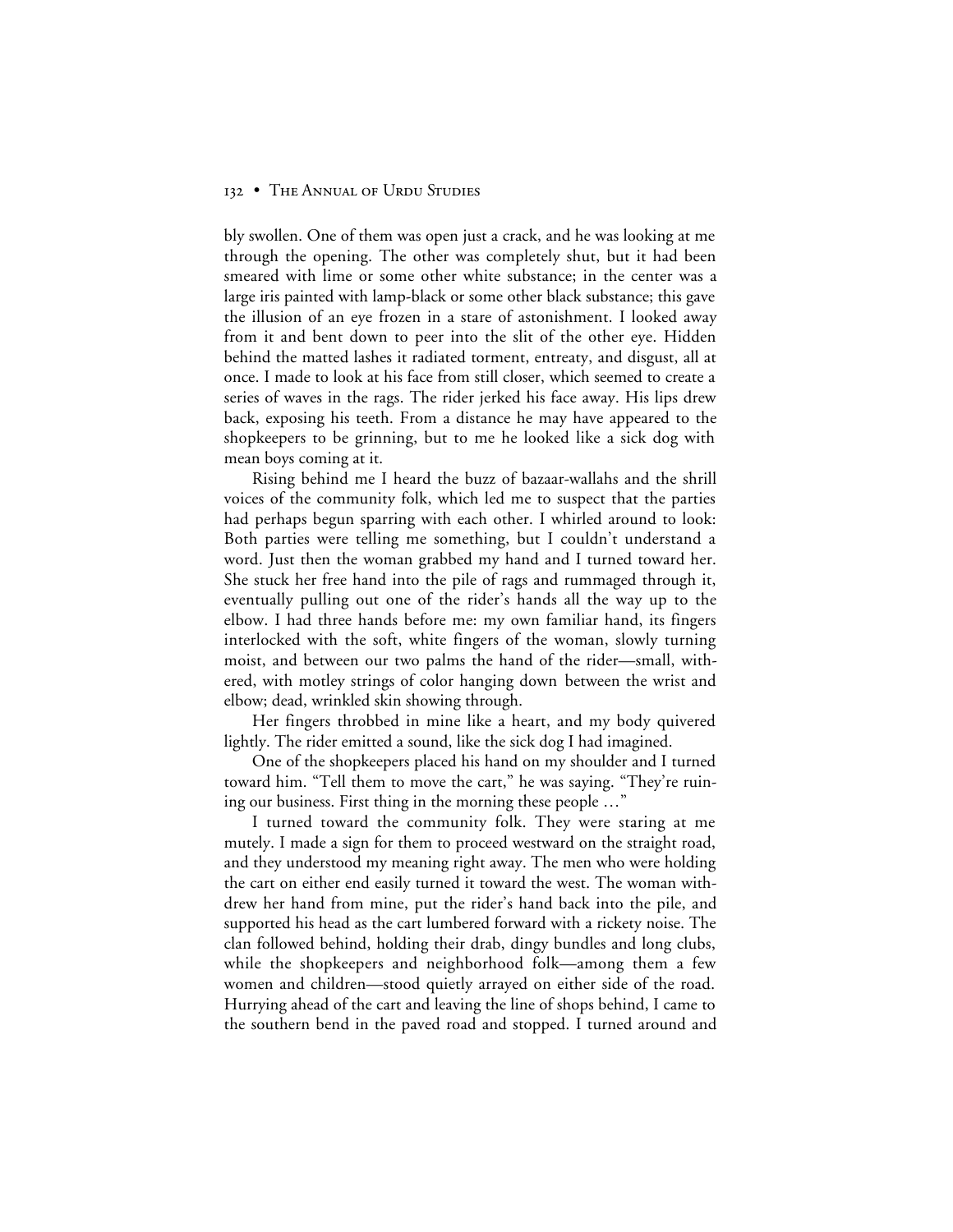motioned them to halt at the bend, and they kept coming along slowly. Dust was hovering around them like smoke. And then I saw it all at once. Everyone and everything in their aggregate seemed fragile and decayed and in the path of imminent disintegration. And yet, I thought, had it all not been so grimy, had the stone suspended from the cart had the slightest fineness to its cut, the whole parade might have been taken for a royal procession.

They came up to me and halted. Behind them some distance away I saw the shopkeepers return to their stores and the line of onlookers start to break up. Now I turned my attention to the clansfolk; they too perhaps surmised that I was now ready to listen to them in some peace. They started to speak in a relaxed manner. I could make out that they were trying to get across some details about the rider, but I was able to comprehend only one thing: the rider inside the cart was the last one. During my journeys among those small communities the meaning of the word "last" had been so frequently expressed to me in so many different tongues and through so many different gestures that I understood it immediately. Most everyone of this community too, after recounting the condition of the rider, touched my feet and solicitously informed me that the rider was the last one.

Absurdly, I felt responsible for them, and even more for the rider, and motioned for them to rest easy. They became silent and fixed their gaze on me; they gestured to one another to rest easy and in fact did so. I made a sign for them to stay put and wait for me. Then, walking quickly as if I'd be right back, I returned to my house.

The crazy boy was standing at the door and looked scared.

"Who are they?" he asked in a choked voice.

"They're the paper-people," I replied. "You didn't give them a prize?" "Prize?" he asked, uncomprehendingly.

I patted him on the shoulder and said, "Run along, find a prize for them quickly. Then we will go visit them."

"No," he said, appearing more frightened than before.

"All right, go and play," I said. "I've got work to do."

"Who is that old man?"

"Old man?"

"The one hiding in the cart."

"He's not an old man," I said.

My mind had another jolt. Why had I supposed he was a child? He might just as well be an old man. I recalled his appearance. His face was swollen and there were wrinkles on his hands. I strained to remember his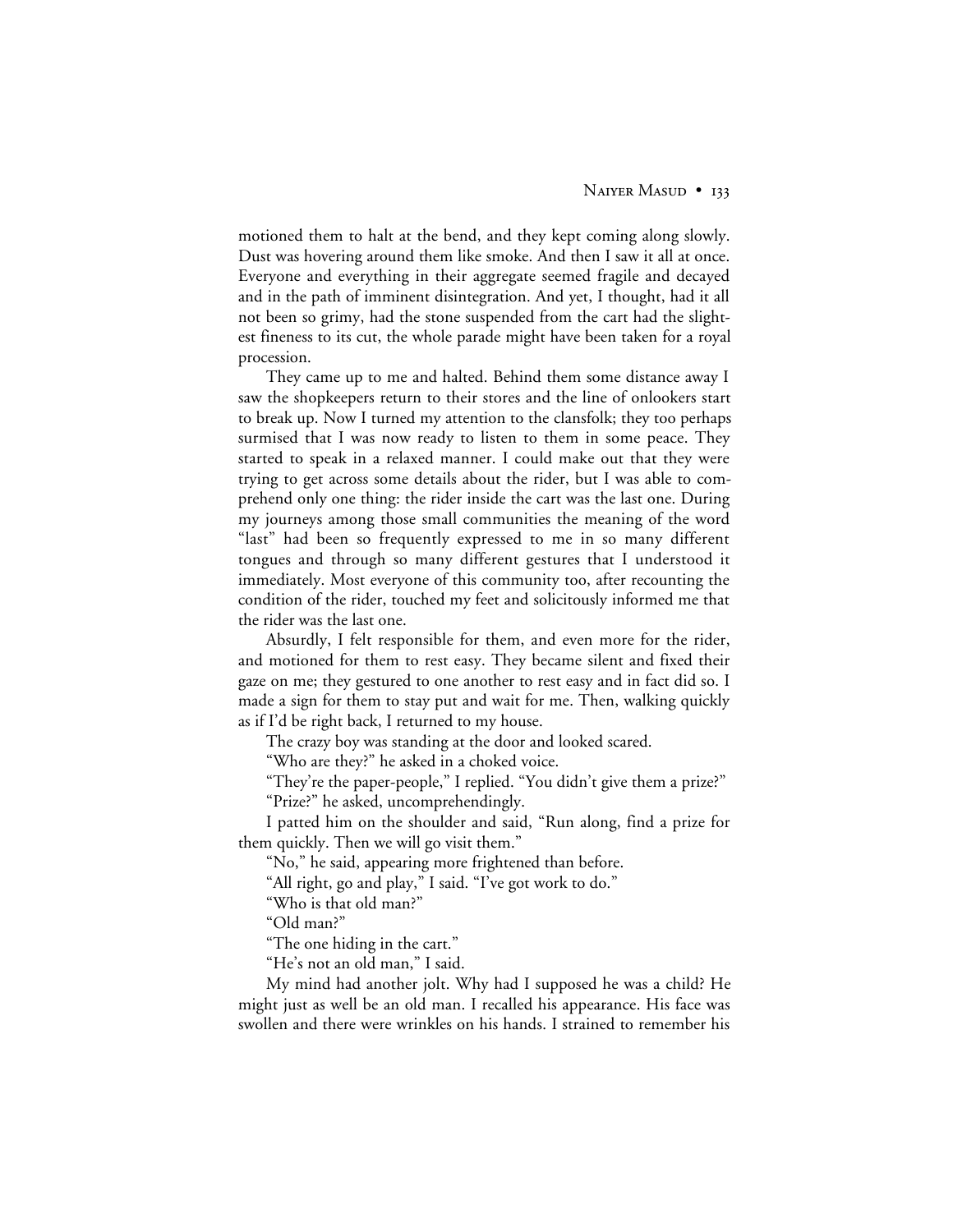hand, but what came back to me instead was the slowly moistening white hand of the woman, its fingers locked in mine, throbbing like a heart. I shook myself out of it and tried to recall the words and gestures of the community folk. All I could fathom was that he was the last one. The community's last child … or last old man? The last emblem of some person or event? The last testimonial of something or some age? I felt increasingly confused. Perhaps I allowed myself to indulge in my confusion far too long, for when I did decide to go back and look again, the crazy boy was already gone and the afternoon was beginning to wane.

Leaving the garbage dump and the series of shops behind me as I moved ahead I saw them approaching me. The cart pulled ahead of them. The rider's face was resting on the side of the cart and the rags wrapped around his head had come undone in several places. The woman was repeatedly trying to climb aboard the cart, but each time one of the clan grabbed her and pulled her back. I heard their voices beneath the clatter of the cart. They were singing something. By turns each person chanted something, then others took up the last few words and repeated them in unison. They had lined themselves up in a row and their voices were gaining volume. One of the men stepped slightly out of the row and intoned something, and the others chanted it back. Then he stepped back and another stepped forward. His voice and the following chorus were louder than before. And now their hands and their bodies had begun to sway, almost as in a dance. Every now and then one of the men would step forward and intone some words; the others would join in and then shake their heads as if in applause. At least I took it to be a gesture of applause; in reality, though, I didn't know exactly what the gesture meant in this community.

Perhaps they didn't see me, even though I was well within their field of vision. As they moved forward, I found myself moving slowly backward, my ears tuned to their voices, my eyes fixed on the movement of their bodies. They were recounting some ancient tale, whose hazy scenes were forming and dissolving before me like images in a dream. I saw a newborn child held tenderly in someone's arms. The child is learning to walk, he wobbles along, tumbles down, cries. He's picked up and pacified. He's running about, climbing trees, and falls asleep, exhausted. He wakes up, rubs his eyes with his palms; his eyes have turned red.

I saw many pairs of red eyes advancing toward me. They were all screaming "Last, last!" in unison, in a single voice, with a single gesture, and their throats seemed ready to burst. A terrible agitation had seized them and they all seemed crazed with anger. Then a kind of drunkenness